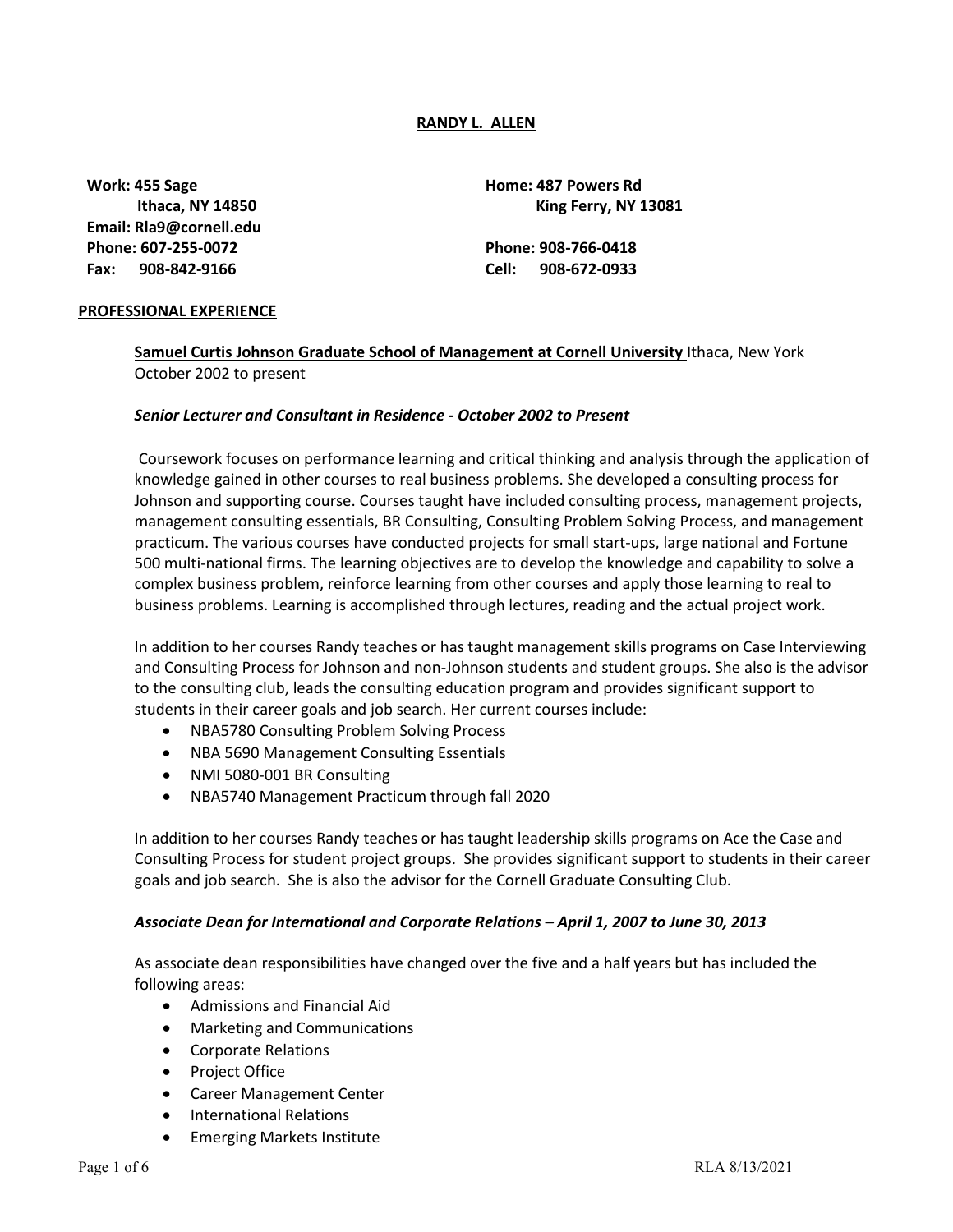- Office of Diversity and Inclusion
- Global strategy

Major accomplishments as associate dean include:

- Developed the strategic plan in partnership with the associate dean for academic affairs. The plan had broad input and participation from faculty, staff, students, alumni and recruiters. The plan has six major initiatives including: program innovation, thought leadership, global, deepening business connections, alumni engagement and financial support. The school has been following the plan and has made significant progress in the last five years.
- Worked with alumni affairs and development to launch to international clubs to engage our alumni globally.
- Worked with the global faculty to develop the specific global strategy leading to the formation of the Emerging Markets Institute. The institute is two years old. It has developed education, research and outreach activities.
- Developed new international institutional arrangements for courses and exchange programs
- Led marketing and communication department as acting CMO since 2008. During this time we have updated our website, launched new branding, new marketing campaigns, developed our social media presence and new digital marketing media in interactive view books and mobile applications.
- Worked with the CMC to develop a program of surround the student and helped recruit industry practitioners as career advisors.
- Initiated a supply chain and rankings review. The supply chain study is taking an analytical approach to defining target students based on a number of critical success factors
- Developed the dean's messaging for all audiences.

**Girls Explore® LLC** King Ferry, NY June 2003 to August 2016

# *CEO and Founder*

Girls Explore® LLC is a start-up company, engaged in a vertically integrated retail business of educational dolls and toys for girls 8 to 12 years old. In addition, the company has developed an integrated standards based education program for grades 4 through 8.

**Kmart Corporation**, Troy, Michigan

September 2000 to October 2002

# *Executive Vice President*

The major responsibilities and accomplishments included:

- Led information technology through major initiatives to replace antiquated store systems, develop and implement enhanced supply chain and merchandise systems, and improve overall information access and usability. Store associate productivity at store level improved by 30 percent. Help desk staff was reduced by 20 percent.
- Conducted research and made recommendations on the role of food and the super centers in the business, including barriers to cross shopping, distribution alternatives and profitability impact. Did not support expansion of super centers until the base business was fixed and performing better.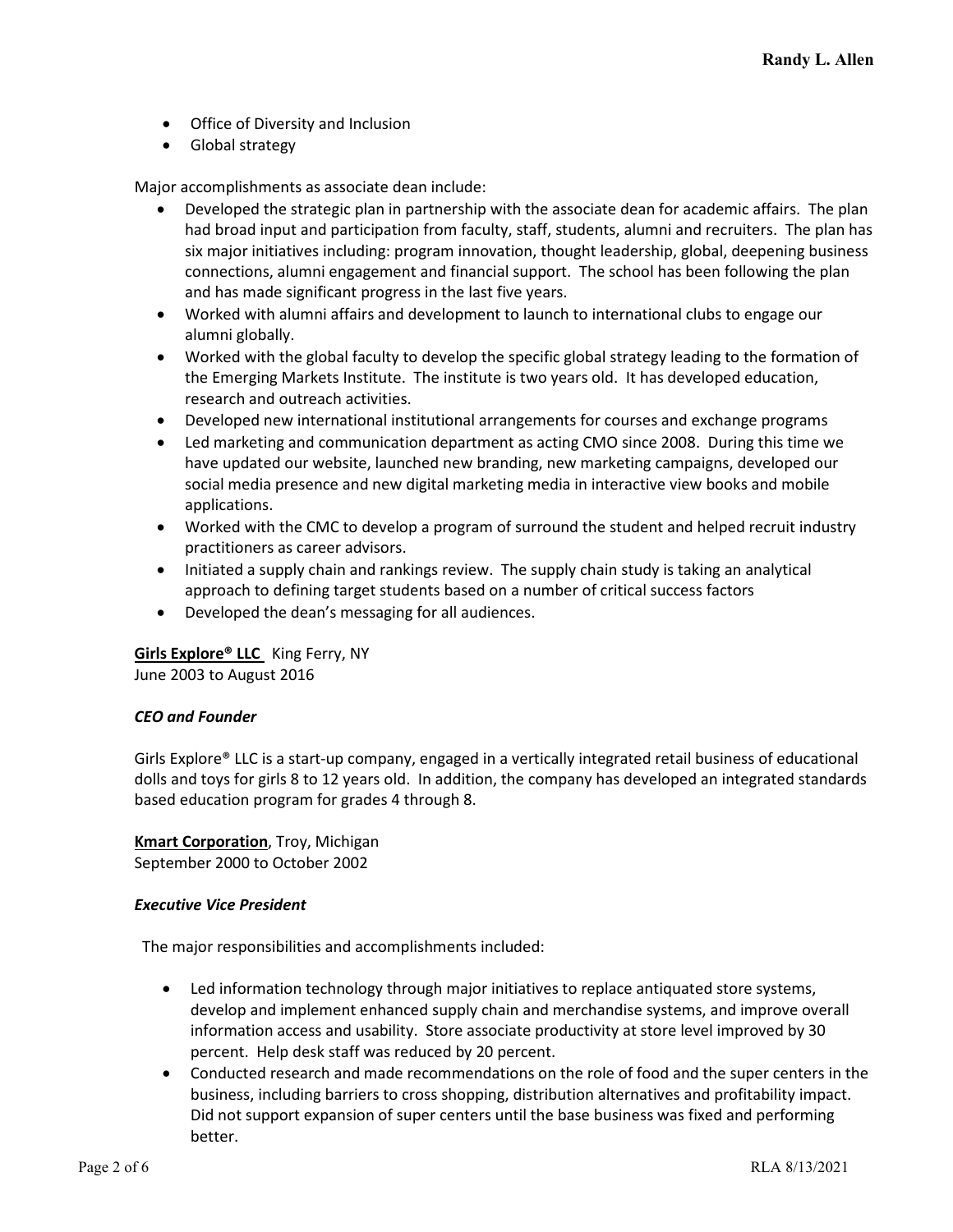- Implemented testing and analysis process to identify track and measure the results of tests to determine which concepts to pursue and rollout.
- Conducted business analysis and strategic planning. Defined new strategies based on consumer research and detailed analysis of the current business performance. Recommended against the Bluelight Always strategy and conducted analysis to conclude it was not the correct strategy. Identified that it was appropriate for about 35% of the items on the program.
- Developed diversity strategy, business case and five-year plan. Led diversity initiatives for suppliers, customers and associates. Served as executive spokesperson and sponsor internally and at external forums. Determined that the ethnic consumer was a good opportunity for Kmart given the store base. However, conducted research to show that we needed to make significant improvements to retain that customer as our strength with them was based on locations where they were hostage to Kmart as the only option.
- Developed marketing, advertising and promotion programs based on consumer research and business analysis. These included special store holiday events and programs to retain and grow the business with households with children under five. Led team of Kmart associates and brand partners to focus on new and expectant moms to grow that customer segment.
- Identified, developed and implemented cost reduction and operational efficiencies. As a part of these efforts led the company in adopting and using the Worldwide Retail Exchange (WWRE) to achieve over \$150 million in benefits in 18 months.

#### **Bluelight.com, LLC**

October 2000 to October 2002

# *Chairman of the Board*

As Chairman of Bluelight.com, an independent company and then a subsidiary of Kmart Corporation for ecommerce and internet service, major accomplishments encompassed the following:

- Led the Board of an independent Bluelight.com from October 2000 through July 2001.
- Performed the acquisition of selected assets of Spinway ISP service.
- Led the Board through the change in senior management, including assigning a CEO to replace the departing CEO. Worked with the new CEO to substantially reduce operating losses, improve operations and customer service. Reduced the projected loss for 2001 from \$100 million to \$67 million, and under \$13 million in 2002.
- Led the Board and Kmart through the buyout of the majority investors and a successful tender offer for the minority shareholders. The acquisition was completed at the beginning of August 2001, with no lawsuits, interruption in service or customer complaints.
- Worked with the Bluelight.com CEO to develop and implement an outsource operation for ecommerce technology, customer service and fulfillment.
- Converted the ISP service from a free service to a paid service. Led the sale of the asset as a result of chapter 11, with a significant return on the capital invested in the initial acquisition.
- Led the merchandise and promotional integration with Kmart. Expanded assortment to complement Kmart and service a broader set of the customer's needs. Implemented cross promotion programs to grow both the store and online business. Led the strategy to develop services and other sources of revenue for eCommerce.
- Converted Bluelight.com branding to Kmart.com branding which led to a significant increase in sales for the eCommerce operation.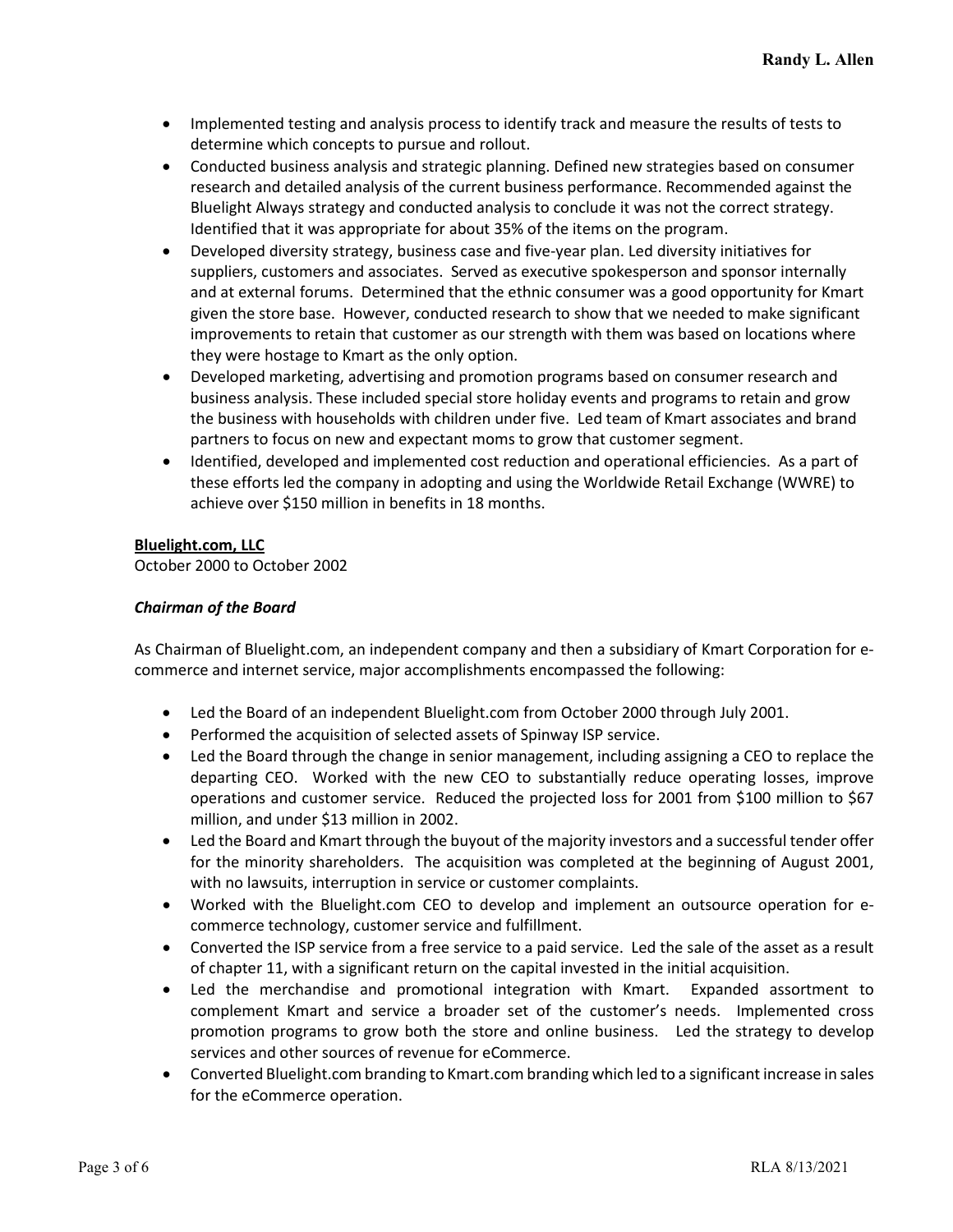#### **Deloitte Consulting**

February 1976 to November 1993, and October 1996 to September 2000

Started as a senior consultant and became the one of two first female consulting partners in August 1981. During the years at Deloitte consulting conducted the following types of projects:

- Marketing and Consumer Research: Defined consumer research needed, developed survey approaches, and conducted research. Based on research, developed findings and recommendations. Based on findings, helped put together marketing programs.
- Merchandise: Conducted merchandise organization reviews, recommending changes to improve operations and effectiveness. Developed merchandise planning and management processes and systems including profitability analysis and POM. Developed and conducted buyer training programs using stand-up instruction plus interactive work topics. These courses emphasize the quantitative skills necessary for buying plus general skills such as time management and negotiation.
- Operations: Conducted operations reviews in all areas of companies to identify strengths and weaknesses. Developed short and long-term recommendations for improvement. Conducted shortage studies. Developed operations procedures and manuals for all areas of retail.
- Inventory: Developed inventory reduction programs. Reviewed management process and recommended changes. Developed inventory replenishment techniques and systems.
- Distribution and Supply Chain Management: Conducted distribution operations reviews recommending short and long-term changes. Reviewed and organized distribution functions. Designed, developed and implemented distribution systems to support allocation of merchandise and physical distribution. Developed and implemented supply chain management programs.
- Reengineering and Total Quality Management: Conducted business process redesign and total quality management projects to improve efficiency and quality while lowering cost structure. Trained client teams on process and led them through total company efforts.
- Information Technology: Performed numerous engagements in the retail systems area. System projects include long-range systems plans incorporating office automation and telecommunications. Designed and implemented systems in the finance, credit, merchandising, stores and operations areas.
- Business Plans: Worked with retailers to develop long-term strategies and supporting business plans. Business plans include both strategic and tactical planning.
- Merger Integration: Led several successful merger integration projects including the CVS acquisition of Revco. Developed Consumer Business merger integration methodology.
- eBusiness: Worked on cost reduction, alternative strategies and integration of the ecommerce business into the offline business. Led the formation of the start-up of the World Wide Retail Exchange. Developed the methodology for exchange readiness and retailer's achieving business benefits.
- Distribution Channels: Assisted several manufacturers in developing distribution channel strategies and implementing them. Areas addressed in these studies included alternative distribution channels strategies with pros and cons, selection of strategies, identification of programs needed to support the distribution strategy, identification of potential distributors and distributor contracts.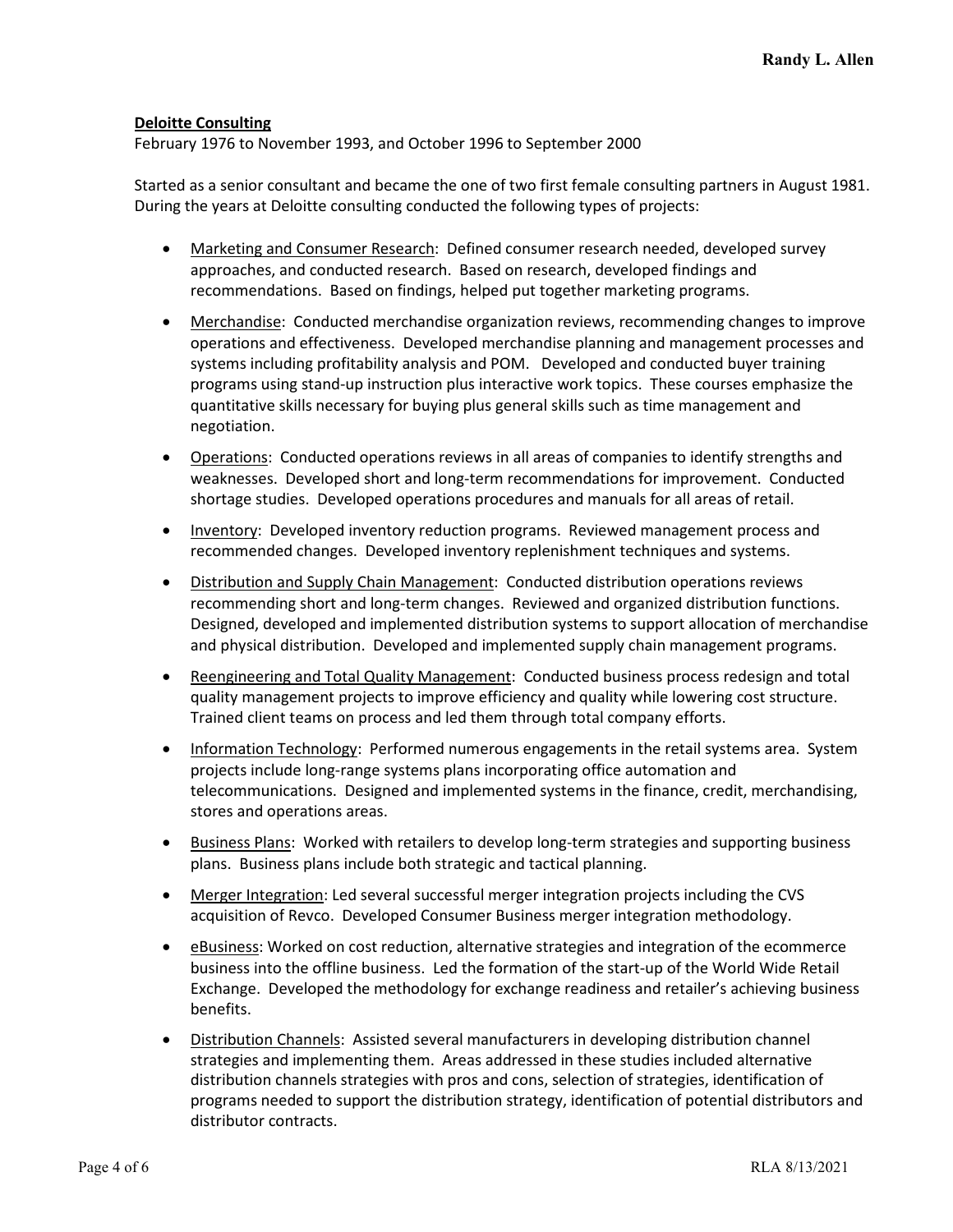- Market Strategy: Assisted several manufacturers of consumer goods and technology products to develop retail market strategies. Strategies included product requirements, support programs, competitive position, organization, contractual arrangements, etc.
- Representative Major Clients: Kmart, CVS, Ahold, Nordstrom, Petrie Stores, Winkelmans, The Limited, Walden Books, Macy's, Rich's, Burdines, Federated, Bi-Lo, Tops, Pathmark, Phillips-Van Heusen, Sears, Marks & Spencer, Target, WWRE, Albertsons, VICS, IBM, NCR, HP, etc.

#### **Phillips-Van Heusen Corporation November 1993 to August 1996**

# *Chief Administrative and Information Officer*

Major responsibilities and accomplishments included:

- Led all information technology development and operation of the corporation, including voice and data communications. Consolidated retail information systems for the apparel and footwear retail businesses. Implemented new financial and HR/payroll systems. Reduced store level problems and help desk costs and improved polling efficiency to 99+% on a daily basis. Developed new manufacturing systems and began the consolidation to a single system from six. Supported the start-up of a new and highly automated DC.
- Conducted business analyses and special projects for the CEO. Led the divisions in a variety of quality and process improvement activities.
- Participated in three acquisition analysis teams, including the successful bid for Crystal Brands Corporation. Led the overall integration of Crystal Brands and set activities in place to improve efficiency and customer service in the acquired company.
- Led distribution and logistics for six months. Implemented improved reporting and management tools to improve efficiency and quality.
- Participated in developing the five-year strategic plan.

# **Boeing Computer Services**

March 1969 to February 1976

# *Systems Programmer*

*Director Retail Industry Services Director of Marketing for a Boeing subsidiary that provided computer services to retailers*

#### **IBM**

May 1968 to February 1969

# *Systems Analyst*

#### BOARD EXPERIENCE

#### *Non-profit*

- New Jersey Institute of Technology
	- $\circ$  Trustee and Chair of the Finance Committee served two times as Trustee
	- $\circ$  Board of Overseers for the Foundation, which raises funds and oversees the use of the funds
		- Member
		- Vice-Chairman of Finance for three years